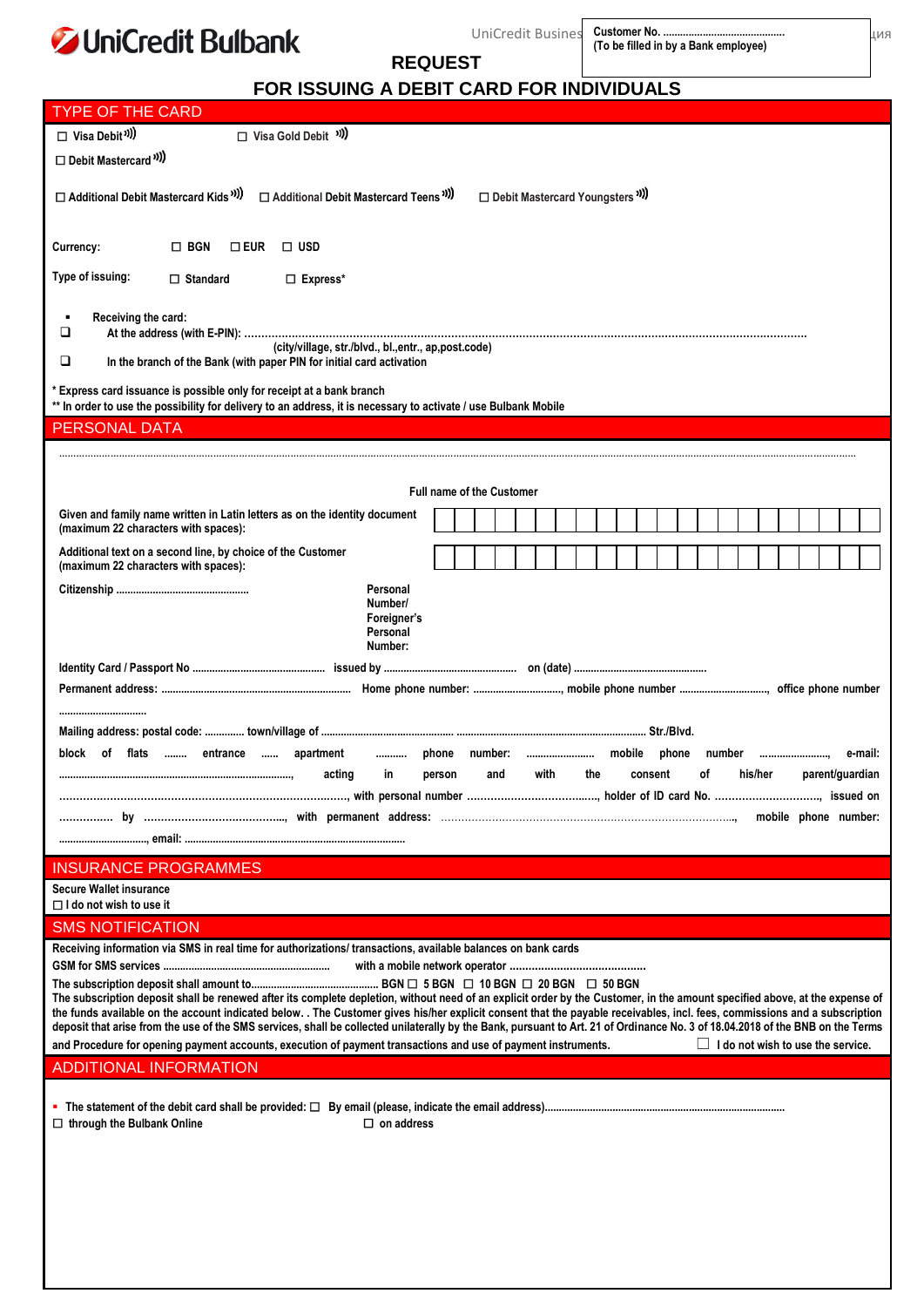# **JUniCredit Bulbank**

| <b>ISSUING OF AN ADDITIONAL CARD</b>                                                                                                                                                                                                                                                                                                                                                                                                                                                                                                                                                                                                                                                                                                                                                                                                                                                                                                                                                                                                                                                                                                                                                                                                                                                                                                                                                                                                                                                                                                                                                                                                                                                                                                                                                                                                                                                                                                                                                                                                                                                                                                                                                                                                                                                                                                                                                                                                                                                                                                                                                                                                                                                                                                                                                                                                                                                                                                                                                                                                                                                                                                                                                                                                                                                                                                                                                                                                                                                                                                                                                                                                                                                                                                                                                                                                                                                                                                                                                                                                                                                                                                                                                                                                                                                                                                                                                                                                                                                                                                                                                                                                                                                                                                                                    |  |  |  |  |  |  |  |  |  |  |  |  |  |  |  |
|-------------------------------------------------------------------------------------------------------------------------------------------------------------------------------------------------------------------------------------------------------------------------------------------------------------------------------------------------------------------------------------------------------------------------------------------------------------------------------------------------------------------------------------------------------------------------------------------------------------------------------------------------------------------------------------------------------------------------------------------------------------------------------------------------------------------------------------------------------------------------------------------------------------------------------------------------------------------------------------------------------------------------------------------------------------------------------------------------------------------------------------------------------------------------------------------------------------------------------------------------------------------------------------------------------------------------------------------------------------------------------------------------------------------------------------------------------------------------------------------------------------------------------------------------------------------------------------------------------------------------------------------------------------------------------------------------------------------------------------------------------------------------------------------------------------------------------------------------------------------------------------------------------------------------------------------------------------------------------------------------------------------------------------------------------------------------------------------------------------------------------------------------------------------------------------------------------------------------------------------------------------------------------------------------------------------------------------------------------------------------------------------------------------------------------------------------------------------------------------------------------------------------------------------------------------------------------------------------------------------------------------------------------------------------------------------------------------------------------------------------------------------------------------------------------------------------------------------------------------------------------------------------------------------------------------------------------------------------------------------------------------------------------------------------------------------------------------------------------------------------------------------------------------------------------------------------------------------------------------------------------------------------------------------------------------------------------------------------------------------------------------------------------------------------------------------------------------------------------------------------------------------------------------------------------------------------------------------------------------------------------------------------------------------------------------------------------------------------------------------------------------------------------------------------------------------------------------------------------------------------------------------------------------------------------------------------------------------------------------------------------------------------------------------------------------------------------------------------------------------------------------------------------------------------------------------------------------------------------------------------------------------------------------------------------------------------------------------------------------------------------------------------------------------------------------------------------------------------------------------------------------------------------------------------------------------------------------------------------------------------------------------------------------------------------------------------------------------------------------------------------------------------|--|--|--|--|--|--|--|--|--|--|--|--|--|--|--|
| I hereby request that an additional card be issued to: $\Box$ Husband/wife $\Box$ Son/daughter $\Box$ Other person                                                                                                                                                                                                                                                                                                                                                                                                                                                                                                                                                                                                                                                                                                                                                                                                                                                                                                                                                                                                                                                                                                                                                                                                                                                                                                                                                                                                                                                                                                                                                                                                                                                                                                                                                                                                                                                                                                                                                                                                                                                                                                                                                                                                                                                                                                                                                                                                                                                                                                                                                                                                                                                                                                                                                                                                                                                                                                                                                                                                                                                                                                                                                                                                                                                                                                                                                                                                                                                                                                                                                                                                                                                                                                                                                                                                                                                                                                                                                                                                                                                                                                                                                                                                                                                                                                                                                                                                                                                                                                                                                                                                                                                      |  |  |  |  |  |  |  |  |  |  |  |  |  |  |  |
| Full name of the Authorized User of the additional card                                                                                                                                                                                                                                                                                                                                                                                                                                                                                                                                                                                                                                                                                                                                                                                                                                                                                                                                                                                                                                                                                                                                                                                                                                                                                                                                                                                                                                                                                                                                                                                                                                                                                                                                                                                                                                                                                                                                                                                                                                                                                                                                                                                                                                                                                                                                                                                                                                                                                                                                                                                                                                                                                                                                                                                                                                                                                                                                                                                                                                                                                                                                                                                                                                                                                                                                                                                                                                                                                                                                                                                                                                                                                                                                                                                                                                                                                                                                                                                                                                                                                                                                                                                                                                                                                                                                                                                                                                                                                                                                                                                                                                                                                                                 |  |  |  |  |  |  |  |  |  |  |  |  |  |  |  |
| Given and family name written in Latin letters as on the identity document<br>(maximum 22 characters with spaces):                                                                                                                                                                                                                                                                                                                                                                                                                                                                                                                                                                                                                                                                                                                                                                                                                                                                                                                                                                                                                                                                                                                                                                                                                                                                                                                                                                                                                                                                                                                                                                                                                                                                                                                                                                                                                                                                                                                                                                                                                                                                                                                                                                                                                                                                                                                                                                                                                                                                                                                                                                                                                                                                                                                                                                                                                                                                                                                                                                                                                                                                                                                                                                                                                                                                                                                                                                                                                                                                                                                                                                                                                                                                                                                                                                                                                                                                                                                                                                                                                                                                                                                                                                                                                                                                                                                                                                                                                                                                                                                                                                                                                                                      |  |  |  |  |  |  |  |  |  |  |  |  |  |  |  |
| Additional text on a second line, by choice of the Customer<br>(maximum 22 characters with spaces):                                                                                                                                                                                                                                                                                                                                                                                                                                                                                                                                                                                                                                                                                                                                                                                                                                                                                                                                                                                                                                                                                                                                                                                                                                                                                                                                                                                                                                                                                                                                                                                                                                                                                                                                                                                                                                                                                                                                                                                                                                                                                                                                                                                                                                                                                                                                                                                                                                                                                                                                                                                                                                                                                                                                                                                                                                                                                                                                                                                                                                                                                                                                                                                                                                                                                                                                                                                                                                                                                                                                                                                                                                                                                                                                                                                                                                                                                                                                                                                                                                                                                                                                                                                                                                                                                                                                                                                                                                                                                                                                                                                                                                                                     |  |  |  |  |  |  |  |  |  |  |  |  |  |  |  |
| Personal<br>Number/<br>Foreigner's<br>Personal<br>Number:                                                                                                                                                                                                                                                                                                                                                                                                                                                                                                                                                                                                                                                                                                                                                                                                                                                                                                                                                                                                                                                                                                                                                                                                                                                                                                                                                                                                                                                                                                                                                                                                                                                                                                                                                                                                                                                                                                                                                                                                                                                                                                                                                                                                                                                                                                                                                                                                                                                                                                                                                                                                                                                                                                                                                                                                                                                                                                                                                                                                                                                                                                                                                                                                                                                                                                                                                                                                                                                                                                                                                                                                                                                                                                                                                                                                                                                                                                                                                                                                                                                                                                                                                                                                                                                                                                                                                                                                                                                                                                                                                                                                                                                                                                               |  |  |  |  |  |  |  |  |  |  |  |  |  |  |  |
|                                                                                                                                                                                                                                                                                                                                                                                                                                                                                                                                                                                                                                                                                                                                                                                                                                                                                                                                                                                                                                                                                                                                                                                                                                                                                                                                                                                                                                                                                                                                                                                                                                                                                                                                                                                                                                                                                                                                                                                                                                                                                                                                                                                                                                                                                                                                                                                                                                                                                                                                                                                                                                                                                                                                                                                                                                                                                                                                                                                                                                                                                                                                                                                                                                                                                                                                                                                                                                                                                                                                                                                                                                                                                                                                                                                                                                                                                                                                                                                                                                                                                                                                                                                                                                                                                                                                                                                                                                                                                                                                                                                                                                                                                                                                                                         |  |  |  |  |  |  |  |  |  |  |  |  |  |  |  |
| Limits for use of an additional card: ATM daily:  POS weekly:<br>Signature of the person whom A Request for Issuing of an Additional Card is submitted for:                                                                                                                                                                                                                                                                                                                                                                                                                                                                                                                                                                                                                                                                                                                                                                                                                                                                                                                                                                                                                                                                                                                                                                                                                                                                                                                                                                                                                                                                                                                                                                                                                                                                                                                                                                                                                                                                                                                                                                                                                                                                                                                                                                                                                                                                                                                                                                                                                                                                                                                                                                                                                                                                                                                                                                                                                                                                                                                                                                                                                                                                                                                                                                                                                                                                                                                                                                                                                                                                                                                                                                                                                                                                                                                                                                                                                                                                                                                                                                                                                                                                                                                                                                                                                                                                                                                                                                                                                                                                                                                                                                                                             |  |  |  |  |  |  |  |  |  |  |  |  |  |  |  |
|                                                                                                                                                                                                                                                                                                                                                                                                                                                                                                                                                                                                                                                                                                                                                                                                                                                                                                                                                                                                                                                                                                                                                                                                                                                                                                                                                                                                                                                                                                                                                                                                                                                                                                                                                                                                                                                                                                                                                                                                                                                                                                                                                                                                                                                                                                                                                                                                                                                                                                                                                                                                                                                                                                                                                                                                                                                                                                                                                                                                                                                                                                                                                                                                                                                                                                                                                                                                                                                                                                                                                                                                                                                                                                                                                                                                                                                                                                                                                                                                                                                                                                                                                                                                                                                                                                                                                                                                                                                                                                                                                                                                                                                                                                                                                                         |  |  |  |  |  |  |  |  |  |  |  |  |  |  |  |
|                                                                                                                                                                                                                                                                                                                                                                                                                                                                                                                                                                                                                                                                                                                                                                                                                                                                                                                                                                                                                                                                                                                                                                                                                                                                                                                                                                                                                                                                                                                                                                                                                                                                                                                                                                                                                                                                                                                                                                                                                                                                                                                                                                                                                                                                                                                                                                                                                                                                                                                                                                                                                                                                                                                                                                                                                                                                                                                                                                                                                                                                                                                                                                                                                                                                                                                                                                                                                                                                                                                                                                                                                                                                                                                                                                                                                                                                                                                                                                                                                                                                                                                                                                                                                                                                                                                                                                                                                                                                                                                                                                                                                                                                                                                                                                         |  |  |  |  |  |  |  |  |  |  |  |  |  |  |  |
| ACCESS TO THE CARD THROUGH THE E-BANKING SERVICES "BULBANK MOBILE" AND "BULBANK ONLINE"<br>Manage your card, stay informed about the movements and balances on it in real time, pay your utility bills and much more through the e-banking services "Bulbank<br>Mobile" and "Bulbank Online"<br>$\Box$ I do not wish to use the service.                                                                                                                                                                                                                                                                                                                                                                                                                                                                                                                                                                                                                                                                                                                                                                                                                                                                                                                                                                                                                                                                                                                                                                                                                                                                                                                                                                                                                                                                                                                                                                                                                                                                                                                                                                                                                                                                                                                                                                                                                                                                                                                                                                                                                                                                                                                                                                                                                                                                                                                                                                                                                                                                                                                                                                                                                                                                                                                                                                                                                                                                                                                                                                                                                                                                                                                                                                                                                                                                                                                                                                                                                                                                                                                                                                                                                                                                                                                                                                                                                                                                                                                                                                                                                                                                                                                                                                                                                                |  |  |  |  |  |  |  |  |  |  |  |  |  |  |  |
| <b>ONLINE CARD PAYMENTS</b>                                                                                                                                                                                                                                                                                                                                                                                                                                                                                                                                                                                                                                                                                                                                                                                                                                                                                                                                                                                                                                                                                                                                                                                                                                                                                                                                                                                                                                                                                                                                                                                                                                                                                                                                                                                                                                                                                                                                                                                                                                                                                                                                                                                                                                                                                                                                                                                                                                                                                                                                                                                                                                                                                                                                                                                                                                                                                                                                                                                                                                                                                                                                                                                                                                                                                                                                                                                                                                                                                                                                                                                                                                                                                                                                                                                                                                                                                                                                                                                                                                                                                                                                                                                                                                                                                                                                                                                                                                                                                                                                                                                                                                                                                                                                             |  |  |  |  |  |  |  |  |  |  |  |  |  |  |  |
| $\Box$ I do not wish to make online payments with the card. The card cannot be used for online payments.*<br>* The waiver of the option for making online card payments is applicable only for Mastercard Teens debit cards.                                                                                                                                                                                                                                                                                                                                                                                                                                                                                                                                                                                                                                                                                                                                                                                                                                                                                                                                                                                                                                                                                                                                                                                                                                                                                                                                                                                                                                                                                                                                                                                                                                                                                                                                                                                                                                                                                                                                                                                                                                                                                                                                                                                                                                                                                                                                                                                                                                                                                                                                                                                                                                                                                                                                                                                                                                                                                                                                                                                                                                                                                                                                                                                                                                                                                                                                                                                                                                                                                                                                                                                                                                                                                                                                                                                                                                                                                                                                                                                                                                                                                                                                                                                                                                                                                                                                                                                                                                                                                                                                            |  |  |  |  |  |  |  |  |  |  |  |  |  |  |  |
| AN AGREEMENT FOR ISSUING OF A DEBIT CARD AND PROVIDING THE E-BANKING SERVICE "BULBANK MOBILE"<br>UNDER GENERAL TERMS AND CONDITIONS                                                                                                                                                                                                                                                                                                                                                                                                                                                                                                                                                                                                                                                                                                                                                                                                                                                                                                                                                                                                                                                                                                                                                                                                                                                                                                                                                                                                                                                                                                                                                                                                                                                                                                                                                                                                                                                                                                                                                                                                                                                                                                                                                                                                                                                                                                                                                                                                                                                                                                                                                                                                                                                                                                                                                                                                                                                                                                                                                                                                                                                                                                                                                                                                                                                                                                                                                                                                                                                                                                                                                                                                                                                                                                                                                                                                                                                                                                                                                                                                                                                                                                                                                                                                                                                                                                                                                                                                                                                                                                                                                                                                                                     |  |  |  |  |  |  |  |  |  |  |  |  |  |  |  |
| 1. Upon request of the Customer, the Bank shall accept to issue the international debit card (the Card), specified in the request, and to open and maintain a current (card)<br>account (the Account). The payments made with the Card shall be reflected on the account and payment transactions and payment services shall be carried out through the<br>latter. The Customer shall pay the Bank fees and commissions pursuant to the effective Tariff of UniCredit Bulbank AD for the fees and commissions applicable to individuals,<br>an integral part hereof, in order to use the Account and the Card thereto.<br>2. All rights and obligations of the parties under this Agreement in relation to the issuing and use of the Card shall be governed by the General Terms and Conditions of the<br>Bank for bank cards of individuals and for providing payment services with the use of bank cards as electronic payment instruments; the relations of the parties in connection<br>with the opening and maintenance of the Account shall be governed by the General Terms and Conditions of the Bank for opening, servicing and closing of bank accounts<br>of individuals and for providing payment services and instruments.<br>3. All rights and obligations of the parties under the present Agreement related to providing and using the e-banking service "Bulbank Mobile" shall be governed by the<br>General Terms and Conditions of the Bank for providing the e-banking services "Bulbank Online" and "Bulbank Mobile", constituting an inseparable part of the Agreement.<br>4. The Bank shall provide the Customer with electronic banking servicing of the Account through the "Bulbank Mobile" service (hereinafter also referred to as "the service"),<br>by providing the technical possibility for remote access to the funds on the Account, including for the execution of payment transactions, within the limits established for<br>this service. The Customer's rights and obligations related to the use of the service shall arise once it has been activated by the Customer. When the service has been<br>activated prior to signing the Agreement, the Account and the Card are automatically added to the Customer's profile in "Bulbank Mobile". Closing the Account does not<br>automatically lead to cancellation of the "Bulbank Mobile" service in the cases when the Customer has other accounts opened with the Bank and included in this service. In<br>case the Customer does not wish to use the "Bulbank Mobile" service, he/she shall declare this by submitting to the Bank a request as per a sample form.<br>4.1. The Bank, through the "Bulbank Mobile" service and pursuant to the provisions of the present Agreement and of the General Terms and Conditions, shall<br>provide the Customer with the technical possibility for a remote access to the funds kept on the payment accounts specified by him/her for execution of payment transactions,<br>and with the possibilities: for electronic requests for Bank products and services, including changes to their parameters, as well as for activating the M-Token - a mobile<br>application which is a part of the "Bulbank Mobile" service provided to the Customer by the Bank, and for generating one-time passwords for signing and confirmation of<br>the operations and transactions being executed in online banking as per the General Terms and Conditions for the service and the provisions established in the General<br>Terms and Conditions for opening, servicing and closing bank accounts of individuals and for providing payment services and instruments.<br>5. By activating the "Bulbank Mobile" service, the Customer accepts to observe and follow all rules and obligations for using e-banking set forth in the General Terms and<br>Conditions for providing the e-banking services "Bulbank Online" and "Bulbank Mobile", as well as strictly to comply with the Security Recommendations in using alternative<br>banking channels which are published on the website of the Bank - www.unicreditbulbank.bg, hereinafter referred to as the "Security Recommendations", and to take any<br>objectively possible security measures, including technical ones, in order to protect the identification data used by him/her to access his/her personal mobile device,<br>software, as well as security measures to protect the systems so that any potential risks in online banking are avoided and mitigated as much as possible.<br>The Customer shall:<br>5.1. Keep the confidentiality and integrity of the personalized security credentials for access to the service; use licensed software products (including mobile |  |  |  |  |  |  |  |  |  |  |  |  |  |  |  |
| applications, operating system, etc.) required to operate with the service, use a device with a regularly updated anti-virus software; regularly scan for viruses;                                                                                                                                                                                                                                                                                                                                                                                                                                                                                                                                                                                                                                                                                                                                                                                                                                                                                                                                                                                                                                                                                                                                                                                                                                                                                                                                                                                                                                                                                                                                                                                                                                                                                                                                                                                                                                                                                                                                                                                                                                                                                                                                                                                                                                                                                                                                                                                                                                                                                                                                                                                                                                                                                                                                                                                                                                                                                                                                                                                                                                                                                                                                                                                                                                                                                                                                                                                                                                                                                                                                                                                                                                                                                                                                                                                                                                                                                                                                                                                                                                                                                                                                                                                                                                                                                                                                                                                                                                                                                                                                                                                                      |  |  |  |  |  |  |  |  |  |  |  |  |  |  |  |

**5.2. Shall be obliged to promptly notify the Bank in case of any change to the mobile phone number registered for the service, theft of the relevant SIM card, loss, theft or access by third parties to the device with an installed mobile banking application, following the procedure envisaged in the General Terms and Conditions of the service.**

**6. For the purposes of establishing his/her identity and the legal use of the "Bulbank Mobile" service, the Customer shall be obliged to:**

6.1. Declare that the provided mobile phone number and email address are correct, and that he/she is aware that they will be used upon activation and the **subsequent access of the Customer to the "Bulbank Mobile" service.**

**6.2. Identify him/herself with a password (PIN) for access or a biometric characteristic upon logging into the service.**

**6.3. At the time of ordering an electronic payment transaction, undergo a procedure for a strong customer authentication through a software token in a combination with a valid PIN or a biometric feature, in order to access the service. The software token is a unique, personalized algorithm serving for encryption and**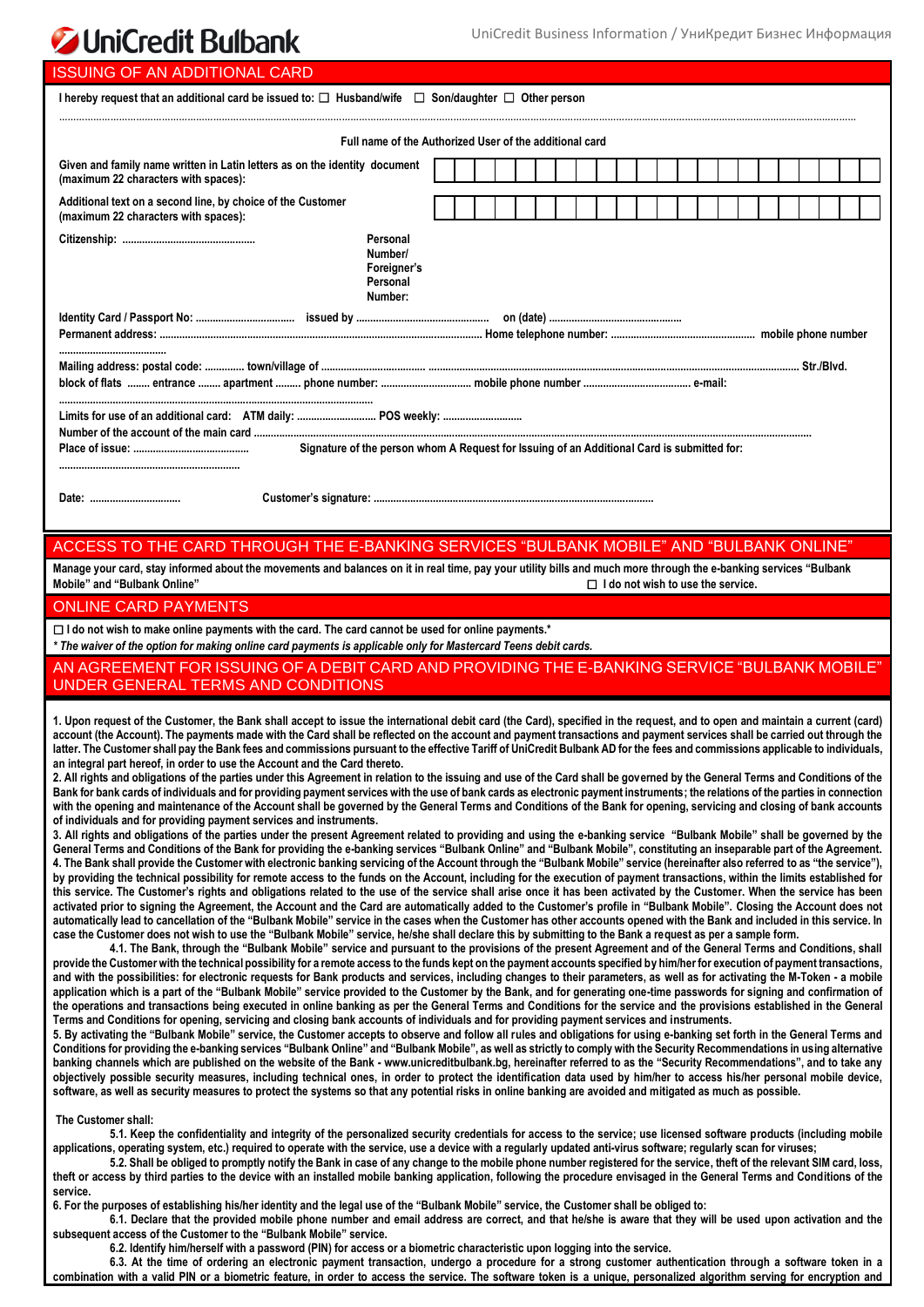### **JuniCredit Bulbank**

**electronic signing upon use and transactions in mobile banking. When initiating an electronic payment transaction by the Customer, applying the procedure for a strong customer authentication which is based on two or more elements classified as knowledge (something that only the Customer knows), ownership (something that only the Customer possesses) and a specific feature (something that the Customer is), together with a unique code generated for the authentication and dynamic connection to the details of the relevant payment transaction, it shall constitute a sufficient and indisputable reason for the Bank to consider that the payment transaction has been permitted by the Customer, and that he/she has ordered the payment transaction and has given his/her consent for its execution.**

**7. The Customer declares that all actions performed on his/her behalf or by any person authorized by him/her, after receiving the applicable means of electronic identification and authorization in the "Bulbank Mobile" service described above, represent valid, signed and binding for him/her written statements (electronic documents). Within the meaning of the effective legislation, the electronic use of an electronic signature has the effect of a legally valid signature affixed by a person with rights to operate with the Customer's accounts with the Bank, and it certifies the truthfulness and the authenticity of the electronic statement.**

**8. The Customer, by signing the present Agreement, declares that he/she agrees in case of a suspicion about an unauthorized payment transaction executed through the "Bulbank Mobile" service:**

8.1. To notify the Bank immediately as per item 28 of the General Terms and Conditions for providing the electronic banking services "Bulbank Online" and **"Bulbank Mobile".**

**8.2. To terminate the use of the device and not to make any software changes on it (changes and/or modifications to the operating system and the software used) immediately after arising of any suspicion about unauthorized access and notifying the Bank thereof, until the analysis and check described below are completed.**

**8.3. To provide access, immediately upon request, to the Bank or to a third person expressly authorized by the Bank, to the mobile device from which the payment transaction has been executed, so that a technical analysis of the circumstances related to the protection and keeping intact of his/her personalized security credentials, as**  well as of the technical condition of the device (also including in accordance with the obligations of the Customer as individually agreed and set forth in items 5 and 6 of the **present Agreement, and with the Security Recommendations), can be performed.**

**9. In case of a notification by the Customer about a suspicion about an unauthorized payment transaction received as per item 28 of the General Terms and Conditions for**  provision of the electronic banking services "Bulbank Online" and "Bulbank Mobile", the Bank shall initiate a procedure for verifying the authenticity of the transaction. **Verifying the authenticity is a procedure through which the Bank checks the legal use of the service by the Customer, of his/her personalized security credentials and whether a strong customer authentication of the Customer was applied using the methods and identification and authorization means listed in item 6 of the present Agreement when carrying out the relevant transaction. With a view to the above, the Bank shall have the right to access the Customer's/the authorized card user's device, in accordance with the terms and conditions agreed in item 8 of the present Agreement, by a notification to the Customer for allowing the Bank to have access to his/her device, sent at the email address for correspondence indicated in the Agreement. In case of any change to the email address indicated in the Agreement, the Customer shall be obliged to immediately inform the Bank. The Bank and the Customer shall sign a bilateral protocol for the performed check.**

**9.1. In case the procedure above has been completed, and the Bank has established that the notification is reasonable, it shall immediately refund the amount of the unauthorized payment transaction, the value date for crediting the account being not later than the date on which the account was debited with the amount of the unauthorized payment transaction;**

**9.2. In case the Customer/authorized card user, regardless of the agreed in item 8 of the present Agreement, refuses the Bank access to the device or if it is found that the device does not meet the Security Recommendations or that changes to or modifications of the operating system and the software installed have been made after notification was made to the Bank by the Customer regarding the suspected unauthorized payment transaction, or in case the Customer deliberately impedes the check, the**  Bank shall consider that he/she has broken the obligations for preserving the personalized security credentials, it shall accept these facts as a reasonable suspicion of **fraud, it shall notify the competent authorities thereof and shall refuse to refund the amount of the unauthorized payment transaction.** 

**10. This Agreement is concluded under General Terms and Conditions, pursuant to Art. 298 of the Commerce Act. The Customer states that all general terms and conditions mentioned herein have been provided to him/her by the Bank and s/he accepts them and agrees that in the future they shall settle the legal relations between the Customer and the Bank, that s/he is aware of the rules and procedures for delivery and proving of the notifications hereunder, in accordance with the Law on Payment Services and Payment Systems (LPSPS).** 

**11. By signing this Agreement, the Customer declares that all data indicated in this Request is true, accurate and complete and that in case of any changes to the data, he/she shall notify the Bank immediately.**

**12. This Agreement shall come into force from the date of signing it and shall have an indefinite term of validity. This Agreement may be amended by a written agreement between the parties and/or terminated pursuant to the provisions stipulated in the General Terms and Conditions, the Law on Payment Services and Payment Systems or on other statutory or contractual grounds. Any disputes between the parties hereunder shall be resolved through negotiations and amicable settlement, and where such settlement is impossible, they shall be referred to the competent Bulgarian Court of Justice, pursuant to the Civil Procedure Code. 13. By signing this Agreement:**

 **13.1. The Customer confirms that he/she is acquainted with and accepts the entire volume of pre-agreement information required pursuant to the Law on the Payment Services and Payment Systems and provided to him/her by the Bank, and the information and requirements contained in the General Terms and Conditions, having the effect and the legal consequences of a Framework Agreement, under the terms and conditions of which this Agreement is concluded and fulfilled and which Framework Agreement (General Terms and Conditions) is an integral part of the content of this Agreement.**

**13.2. The Customer declares that he/she is acquainted with the General Terms and Conditions, the Tariff and the Interest Bulletin, accepts them as an integral part of this Agreement and agrees with their application in governing the relations between him/her and the Bank in connection with the conclusion and fulfillment of this Agreement.**

**13.3. The Customer declares that he/she has been informed about his/her obligation to follow any changes to the applicable General Terms and Conditions (Framework Agreement), the Tariff of the Bank for Individuals and the Interest Bulletin that are published on the website of the Bank www.unicreditbulbank.bg;**

**13.4. Authorizes the Bank and gives his/her consent for the latter to exercise the powers granted to it under the General Terms and Conditions concerning the maintenance of his/her accounts and the execution of transactions thereon;**

**13.5. The Customer agrees to comply with and perform all rights and obligations with regard to the use of mobile banking as specified in the General Terms and Conditions for Providing the Electronic Banking Services "Bulbank Online" and "Bulbank Mobile"; any possible unfavorable consequences and damage resulting from the provision of incorrect data, failure to comply with the terms and conditions and incorrect operation of the service, shall be borne by the Customer.**

**14. By affixing his/her signature, the Customer confirms the receipt of the information required in accordance with Regulation (EU) 2016/679 of the European Parliament and of the Council of 27 April 2016 on the protection of natural persons with regard to the processing of personal data and on the free movement of such data. By signing this Agreement, the Account Holder provides his/ her explicit consent within the meaning of the said Regulation, the Personal Data Protection Act and Article 62, Paragraph 5 of the Credit Institutions Act by confirming its voluntary nature and authorizes UniCredit Bulbank AD to process, transfer and use at its own discretion the whole or part of the information provided in relation to the current or previous contractual relations between him/ her and UniCredit Bulbank AD; to the payments which he/she has made or**  which he/she performs by virtue of these agreements, as well as any delay in the payments or other kind of default under these agreements, to its attorneys, accountants, **auditors and other external consultants and persons working with the Bank, as well as to other financial institutions in the country and abroad in the cases when those belong to the same banking group or are related to the Bank within the meaning of the applicable legislation, including through third persons in the Republic of Bulgaria or abroad, while preserving the confidential nature of the information pursuant to the effective legislation.**

**15. The cash funds deposited onto an account of the Customer under this Agreement, including the accrued interests, are guaranteed by the Bulgarian Deposit Insurance Fund in compliance with the applicable rules and in the maximum amount of the guaranteed total amount held on all accounts of the Customer, as specified in the Bank Deposits Guarantee Act which to date totals up to BGN 196,000. The guaranteed amounts of funds held with the Bank shall not be paid to the persons and in the cases envisaged in the Bank Deposits Guarantee Act.**

**16. The Customer agrees to receive an information bulletin as stipulated in the Bank Deposits Guarantee Act, containing basic information on the protection of deposits, once per year in Bulgarian available on the website of the Bank, on the information boards of the Bank or upon request at the Bank's cash desks.**

> **Information about the personal data processed by UniCredit Bulbank AD pursuant to Regulation EU 2016/679 (General Data Protection Regulation)**

**UniCredit Bulbank AD, UIC: 831919536, registered seat and management address: City of Sofia, 7, Sveta Nedelya Sq., holding a banking license issued by the Bulgarian National Bank by virtue of Order No. RD22-2249/16.11.2009, is a data controller.** 

**The Bank processes your personal data for the purposes of carrying out a banking activity and in managing the relationships with clients and customers before and/or during the term of effect of concluded bank agreements. If you apply for a credit product, the Bank will have to process your personal data in order to evaluate your creditworthiness. Also, if you have provided your consent, your personal data will be processed for direct marketing purposes by analyzing the information about your**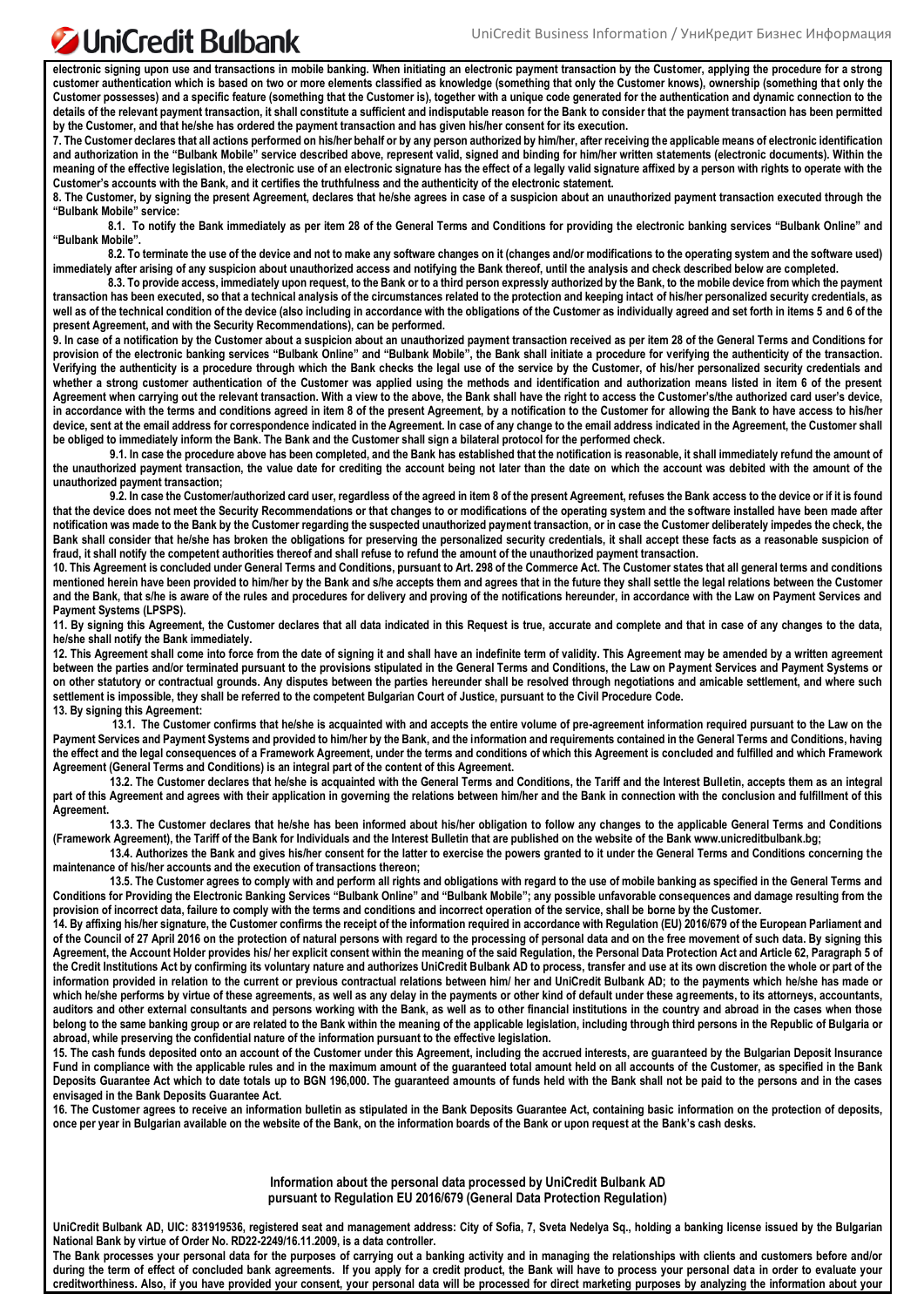## UniCredit Bulbank

**preferences and consumer habits and promoting the products and services offered by the Bank. It is possible that your personal data may be processed to survey your customer satisfaction and improve the customer service, unless you object. Information that constitutes personal data is also processed in order to control the activities of outsourced service providers, for security and security maintenance as well as to prevent fraud. UniCredit Bulbank AD is obliged by law to process your personal data for the purposes of anti-money laundering and combating terrorist financing. The Bank has the obligation under the Measures Against Money Laundering Act (MAMLA) to identify the person carrying out the transaction, i.e. to process personal data from the identity document, including when the person is not its client. This processing includes also fulfillment of the legal obligation to check and make a copy of the identity document and these operations can be executed with the help of technical means permitted by the law. The data shall be processed and stored for the period and purpose established in the MAMLA. In addition, the bank is required to process your personal data when you act as a representative or beneficial owner of a legal entity that is a client of the Bank. Your personal data will be processed exclusively for the purposes, for which they have been collected.** 

**The Bank shall process the personal data when at least one of the grounds for processing is present, namely: When you give your consent; when you want to enter into or have already entered into an agreement with the Bank; for compliance with a legal obligation; for the purposes of the legitimate interests of UniCredit Bulbank AD. If you fail to provide your personal data, the Bank will not be able to provide the requested service.**

**When it is stipulated by law or in your agreement, UniCredit Bulbank AD can disclose personal data to different categories of recipients as follows:** 

- **public bodies, institutions and establishments, auditors that exercise supervisory control over the activity of the Bank or over the compliance with a law applicable to the bank or the data subjects. Those can be, for instance, the BNB, FSC, CPDP, NRA, SANS, MoI, the court, the prosecutor's office, etc.;**
- **Data processors acting on behalf of and under instruction from the Bank (including parties that provide assistance in servicing and collecting receivables of the controller);**
- **parties related to the Bank, including companies of UniCredit Group, whenever there are justified legitimate interests of UniCredit Bulbank AD. For various processes related to direct marketing, the connectedness assessment, maintenance and management of information systems, regulatory reporting, the sale of products and services, etc., UniCredit Bulbank AD and the subsidiaries of the bank in Bulgaria (UniCredit Consumer Financing, UniCredit Leasing, UniCredit Insurance Broker, UniCredit Fleet Management and UniCredit Factoring) may act as joint controllers and jointly determine the purposes and means for personal data processing;**
- **in order to carry out checks and receive information related to the assessment of your creditworthiness when you have expressed your willingness to enter into an agreement with the Bank;**
- **Third parties when there is a valid legal reason for disclosure;**
- when transferring (ceding) receivables to third parties in accordance with the requirements of the applicable national legislation.

Usually, UniCredit Bulbank AD does not transfer personal data to third countries or international organizations. If, however, this is necessary, the provisions under the **General Data Protection Regulation shall be observed. Such transfer shall be done, for instance when it is required for the conclusion and execution of an agreement between you and the Bank. One such instance is when you need to do a money transfer abroad. You can use the phone numbers or the contact form of the Bank (those are available on our website) to obtain information about the applicable safeguards for personal data protection and the conditions of the transfer.** 

**UniCredit Bulbank AD processes personal data in accordance with the retention periods set in the applicable legislation and by the supervisory authorities. Personal data with no explicit legally defined retention period shall be erased after the purpose for which it was collected and processed has been achieved.** 

**For certain categories of credit products (for instance, those with a pre-approved limit), you may be subject to an automated decision making process, which includes profiling while assessing your creditworthiness. This type of decision making is necessary in order to conclude the agreement. Various checks are carried out in databases of the Bank and the country's official registers, which lead to decision based on pre-set criteria. You may receive an offer for such type of product if you have given your consent for processing of your data for the purposes of direct marketing. It is entirely up to you to decide whether to accept the offer or not.** 

**We hereby inform you that you have the right to request access to, rectification, erasure or restriction of the processing of your personal data as well as the right to data portability under the General Data Protection Regulation. You can object to processing on the basis of a legitimate interest. You can withdraw your consent for a specific purpose at any time without this affecting the lawfulness of the processing before the consent was withdrawn.** 

**Further information about the personal data processed by UniCredit Bulbank AD can be found on the Bank's website [www.unicreditbulbank.bg,](http://www.unicreditbulbank.bg/) Personal Data Protection section as well as at your convenient bank branch/center.**

**You can contact UniCredit Bulbank's Data Protection Officer at the following address[: DPO@UniCreditGroup.BG,](mailto:DPO@UniCreditGroup.BG) 7, Sveta Nedelya Sq., 1000 Sofia, Bulgaria. If you believe that your rights regarding the processing of personal data have been violated, you can file a complaint with the Commission for Personal Data Protection.**

| Place:<br>Customer's signature<br>Date:             | I hereby declare that the documents concerning my relations with the Bank, subject matter<br>of this Agreement, shall be signed by me in the following way:             |
|-----------------------------------------------------|-------------------------------------------------------------------------------------------------------------------------------------------------------------------------|
|                                                     |                                                                                                                                                                         |
|                                                     | <b>Signature Signature</b>                                                                                                                                              |
| Signature of the Parent/Guardian providing consent: | Parent/Guardian, providing consent:                                                                                                                                     |
| <b>Signature</b>                                    | l hereby declare that the documents concerning the Customer's relations with the Bank,<br>subject matter of this Agreement, shall be signed by me in the following way: |
|                                                     | <b>Signature Signature</b>                                                                                                                                              |

### TO BE FILLED IN BY A BANK EMPLOYEE

**.................................................................................................**

**IBAN: .....................................................................................**

**..................................................... Branch:**

**(name of the bank officer)**

**..........................................**

**Signature of the bank officer:**